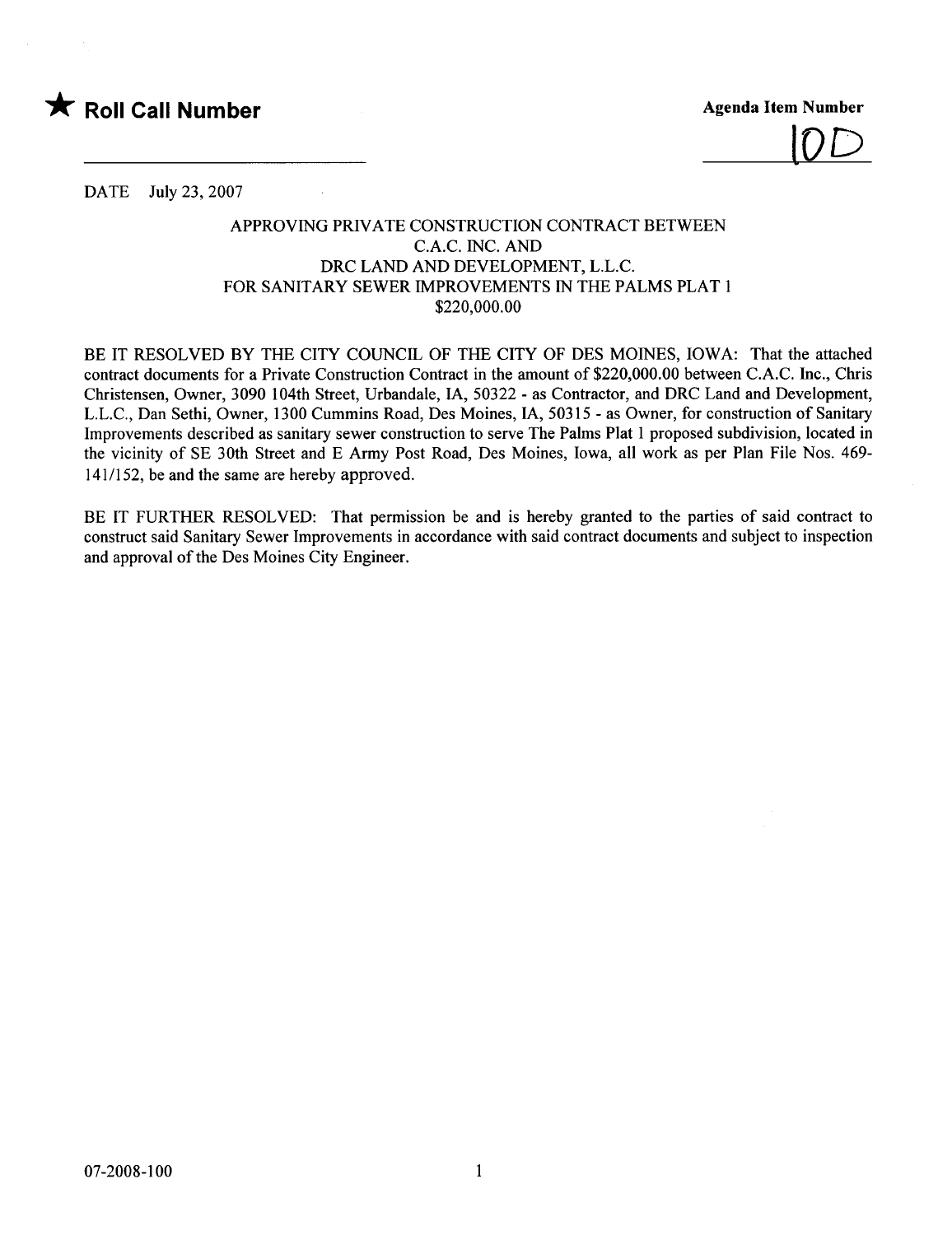## \* Roll Call Number Agenda Item Number



DATE July 23, 2007

 $\mathcal{L}^{\text{max}}_{\text{max}}$ 

Activity 10: 07-2008-100

Moved by to adopt.

FORM APPROVED:

 $\frac{1}{2}$   $\frac{1}{2}$   $\frac{1}{2}$  $\frac{|\hbar_{\nu}\hbar\ell_{n_1}|}{\text{Kathleen Vanderpool}}$ 

Deputy City Attorney'

Funding Source: All project costs are to be paid by the Owner(s), DRC Land and Development, L.L.C.

## ~

| <b>COUNCIL ACTION</b> | <b>YEAS</b>                                       | <b>NAYS</b> | <b>PASS</b> | <b>ABSENT</b>   | I, Diane Rauh, City Clerk of said City Council, hereby     |
|-----------------------|---------------------------------------------------|-------------|-------------|-----------------|------------------------------------------------------------|
| <b>COWNIE</b>         |                                                   |             |             |                 | certify that at a meeting of the City Council, held on the |
| <b>COLEMAN</b>        | above date, among other proceedings the above was |             |             |                 |                                                            |
| <b>HENSLEY</b>        |                                                   |             |             |                 | adopted.                                                   |
| <b>KIERNAN</b>        |                                                   |             |             |                 |                                                            |
| <b>MAHAFFEY</b>       |                                                   |             |             |                 | IN WITNESS WHEREOF, I have hereunto set my hand            |
| <b>MEYER</b>          |                                                   |             |             |                 | and affixed my seal the day and year first above written.  |
| <b>VLASSIS</b>        |                                                   |             |             |                 |                                                            |
| <b>TOTAL</b>          |                                                   |             |             |                 |                                                            |
| <b>MOTION CARRIED</b> |                                                   |             |             | <b>APPROVED</b> |                                                            |
|                       |                                                   |             |             |                 |                                                            |
|                       |                                                   |             |             |                 |                                                            |
|                       |                                                   |             |             |                 |                                                            |